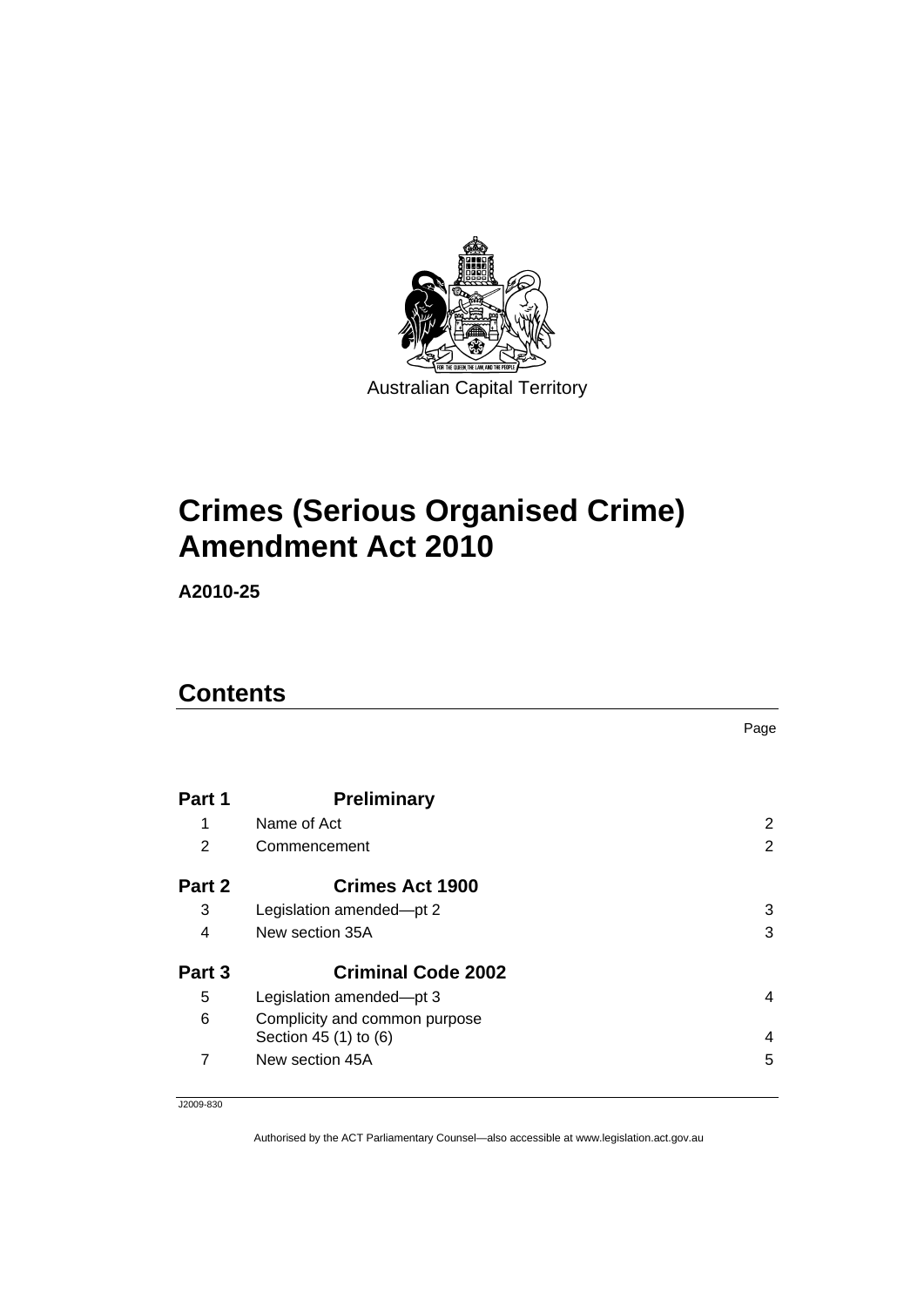|    |                             | Page |
|----|-----------------------------|------|
| 8  | Section 46 heading          |      |
| 9  | New chapter 6A              | 8    |
| 10 | New section 709A            | 12   |
| 11 | Dictionary, note 2          | 13   |
| 12 | Dictionary, new definitions | 13   |

contents 2 Crimes (Serious Organised Crime) Amendment Act 2010

A2010-25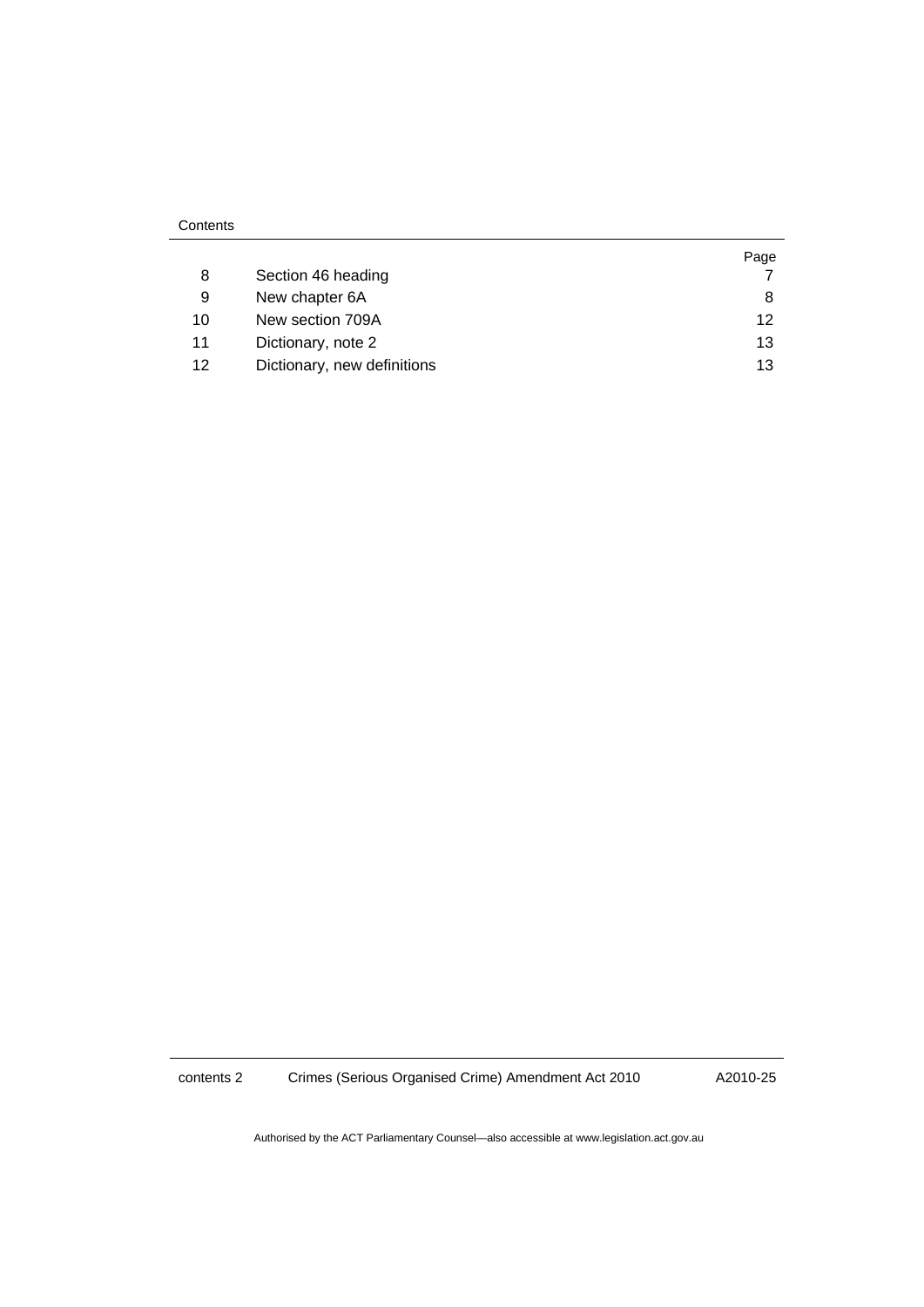<span id="page-2-0"></span>

# **Crimes (Serious Organised Crime) Amendment Act 2010**

**A2010-25** 

l

An Act to amend the *Crimes Act 1900* and the Criminal Code in relation to serious organised crime

The Legislative Assembly for the Australian Capital Territory enacts as follows:

J2009-830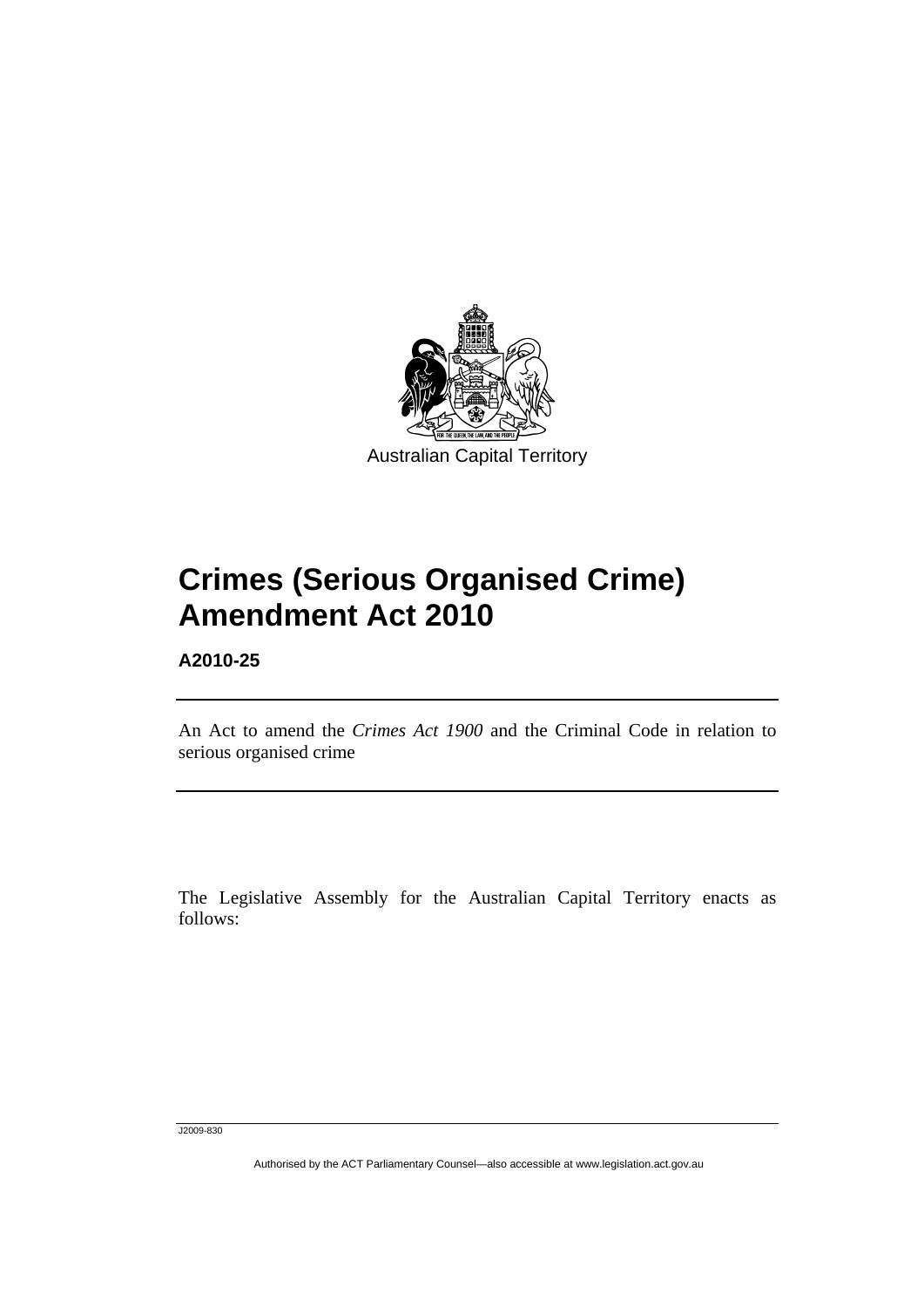#### <span id="page-3-0"></span>Part 1 **Preliminary**

Section 1

# Part 1 **Preliminary**

### **1 Name of Act**

This Act is the *Crimes (Serious Organised Crime) Amendment Act 2010*.

#### **2 Commencement**

This Act commences on the day after its notification day.

*Note* The naming and commencement provisions automatically commence on the notification day (see Legislation Act, s 75 (1)).

page 2 Crimes (Serious Organised Crime) Amendment Act 2010

A2010-25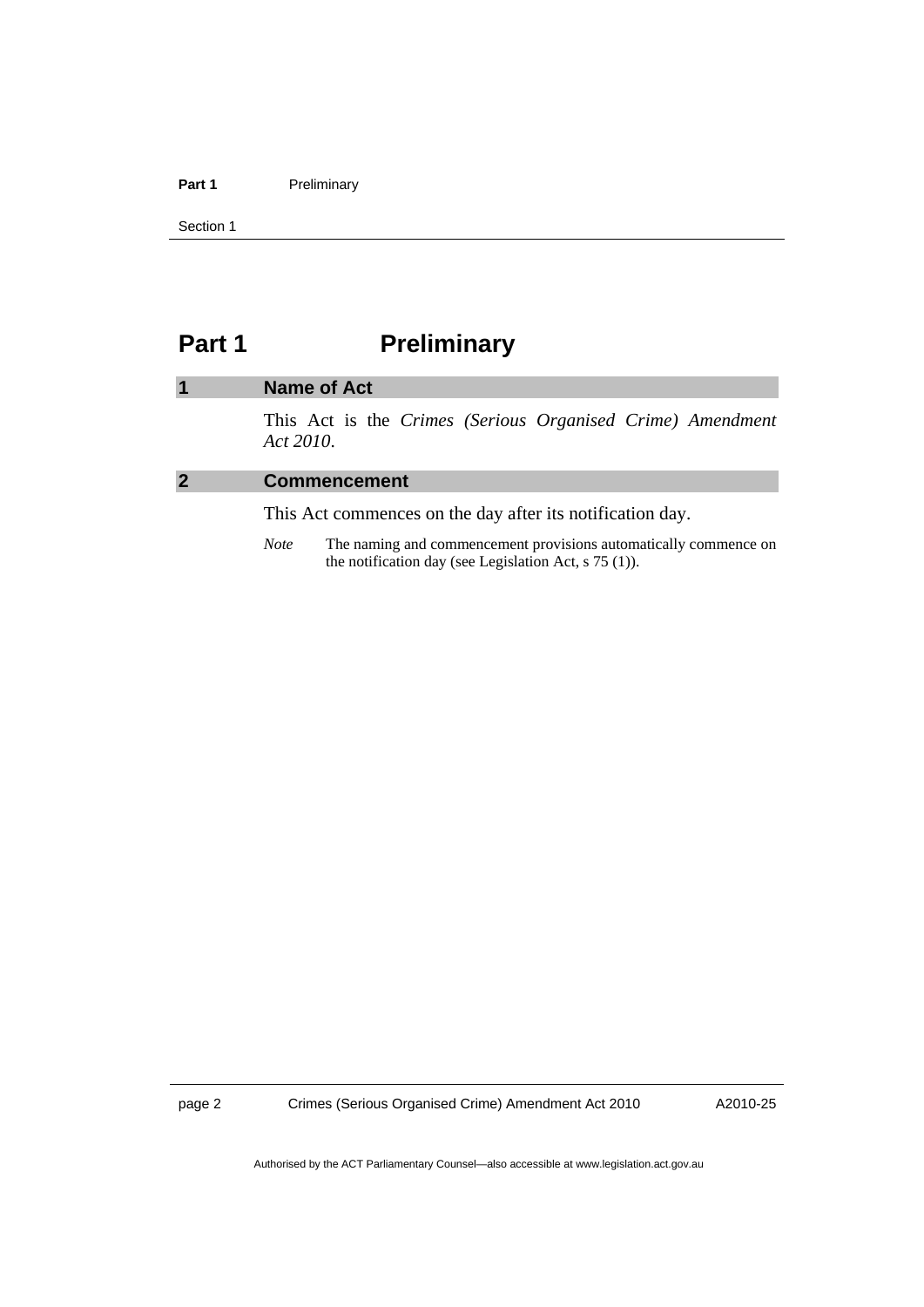# <span id="page-4-0"></span>**Part 2 Crimes Act 1900**

| 3                       |        |                                                                                                          | Legislation amended-pt 2                                                                                                                                           |  |  |
|-------------------------|--------|----------------------------------------------------------------------------------------------------------|--------------------------------------------------------------------------------------------------------------------------------------------------------------------|--|--|
|                         |        |                                                                                                          | This part amends the Crimes Act 1900.                                                                                                                              |  |  |
| $\overline{\mathbf{4}}$ |        | <b>New section 35A</b>                                                                                   |                                                                                                                                                                    |  |  |
|                         | insert |                                                                                                          |                                                                                                                                                                    |  |  |
| 35A                     |        | <b>Affray</b>                                                                                            |                                                                                                                                                                    |  |  |
|                         |        | A person commits an offence if—                                                                          |                                                                                                                                                                    |  |  |
|                         |        |                                                                                                          | (a) the person uses, or threatens to use, unlawful violence towards<br>someone else; and                                                                           |  |  |
|                         |        | (b) the use or threat would be likely to cause a reasonable person<br>to fear for his or her safety; and |                                                                                                                                                                    |  |  |
|                         | (c)    | either-                                                                                                  |                                                                                                                                                                    |  |  |
|                         |        | (i)                                                                                                      | the person intends to use or threaten unlawful violence;<br><b>or</b>                                                                                              |  |  |
|                         |        | (ii)                                                                                                     | the person is, or ought to be, aware that the use or threat<br>of unlawful violence would be likely to cause a<br>reasonable person to fear for his or her safety. |  |  |
|                         |        |                                                                                                          | Maximum penalty: imprisonment for 10 years.                                                                                                                        |  |  |

A2010-25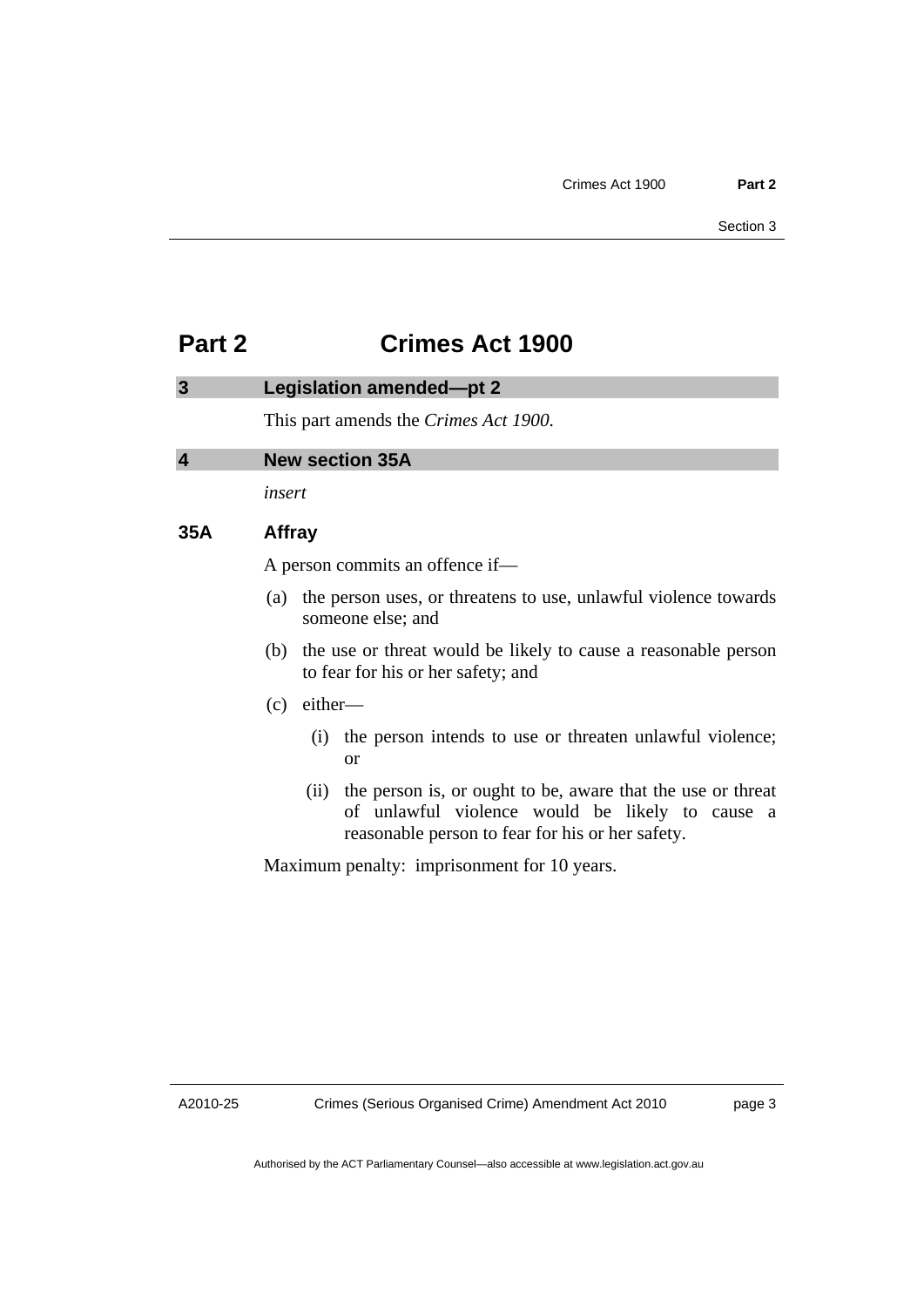#### <span id="page-5-0"></span>**Part 3** Criminal Code 2002

Section 5

# **Part 3 Criminal Code 2002**

### **5 Legislation amended—pt 3**

This part amends the *Criminal Code 2002*.

# **6 Complicity and common purpose Section 45 (1) to (6)**

#### *substitute*

- (1) A person is taken to have committed an offence if the person aids, abets, counsels, procures, or is knowingly concerned in or a party to, the commission of the offence by someone else.
- (2) However, the person commits the offence because of this section only if—
	- (a) either—
		- (i) the person's conduct in fact aids, abets, counsels, or procures the commission of the offence by the other person; or
		- (ii) as a result of the person's conduct, the person in fact is knowingly concerned in or a party to the commission of the offence by the other person; and
	- (b) when carrying out the conduct, the person either—
		- (i) intends the conduct to aid, abet, counsel, procure, or result in the person being knowingly concerned in or a party to, the commission of any offence (including its fault elements) of the type committed by the other person; or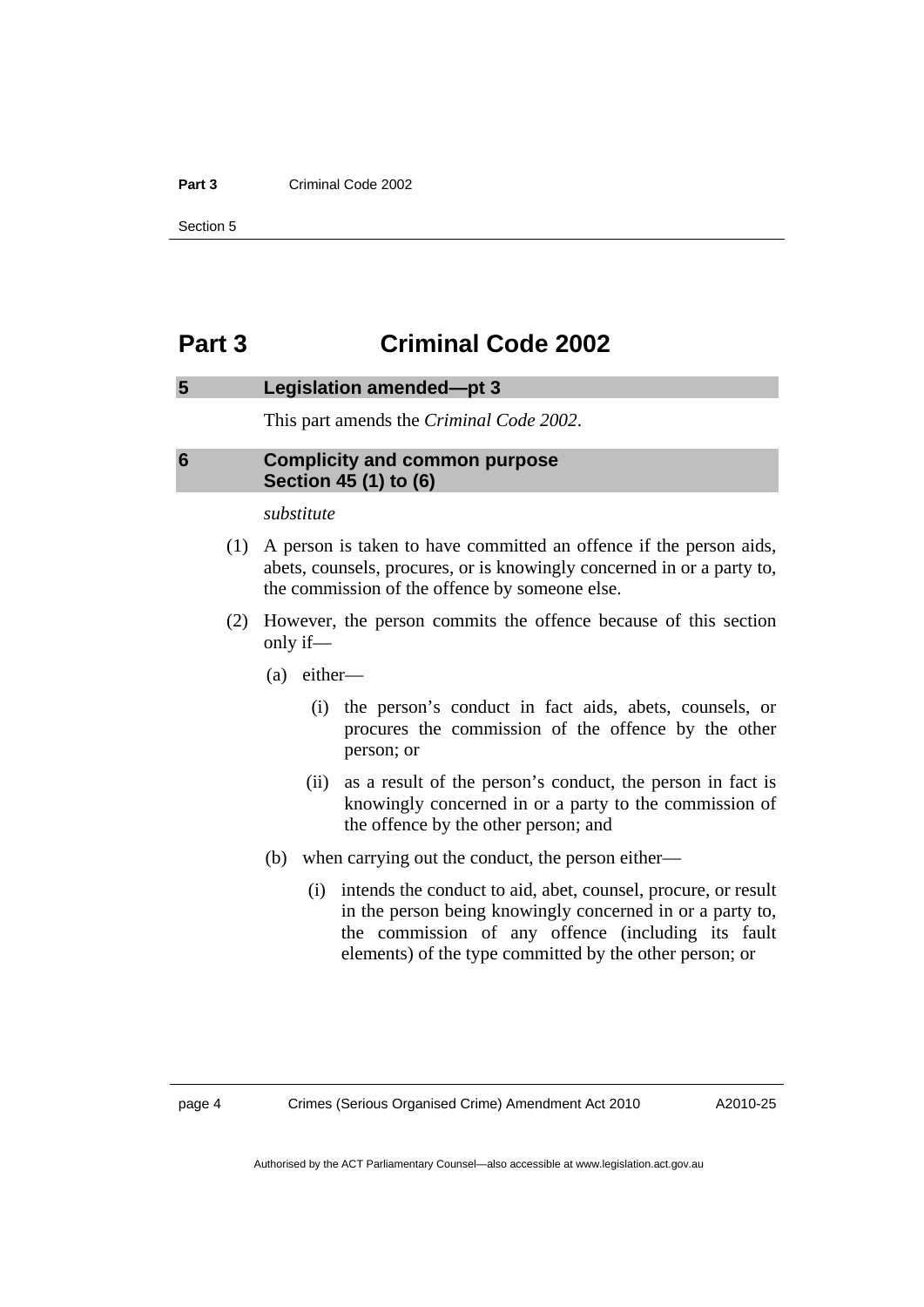- <span id="page-6-0"></span> (ii) intends the conduct to aid, abet, counsel, procure, or result in the person being knowingly concerned in or a party to, the commission of an offence by the other person and is reckless about the commission of the offence (including its fault elements) in fact committed by the other person.
- (3) To remove any doubt, the person is taken to have committed the offence only if the other person commits the offence.
- (4) Despite subsection (2), any special liability provisions that apply to an offence apply also to the offence of aiding, abetting, counselling, procuring, or being knowingly concerned in or a party to, the commission of the offence.
- (5) A person must not be found guilty of aiding, abetting, counselling, procuring, or being knowingly concerned in or a party to, the commission of an offence if, before the offence was committed, the person—
	- (a) ended the person's involvement; and
	- (b) took all reasonable steps to prevent the commission of the offence.
- (6) A person may be found guilty of aiding, abetting, counselling, procuring, or being knowingly concerned in or a party to, the commission of an offence even if the person who committed the offence is not prosecuted or found guilty.

# **7 New section 45A**

*insert* 

# **45A Joint commission**

- (1) A person is taken to have committed an offence if—
	- (a) the person and at least 1 other person enter into an agreement to commit an offence; and

A2010-25

Crimes (Serious Organised Crime) Amendment Act 2010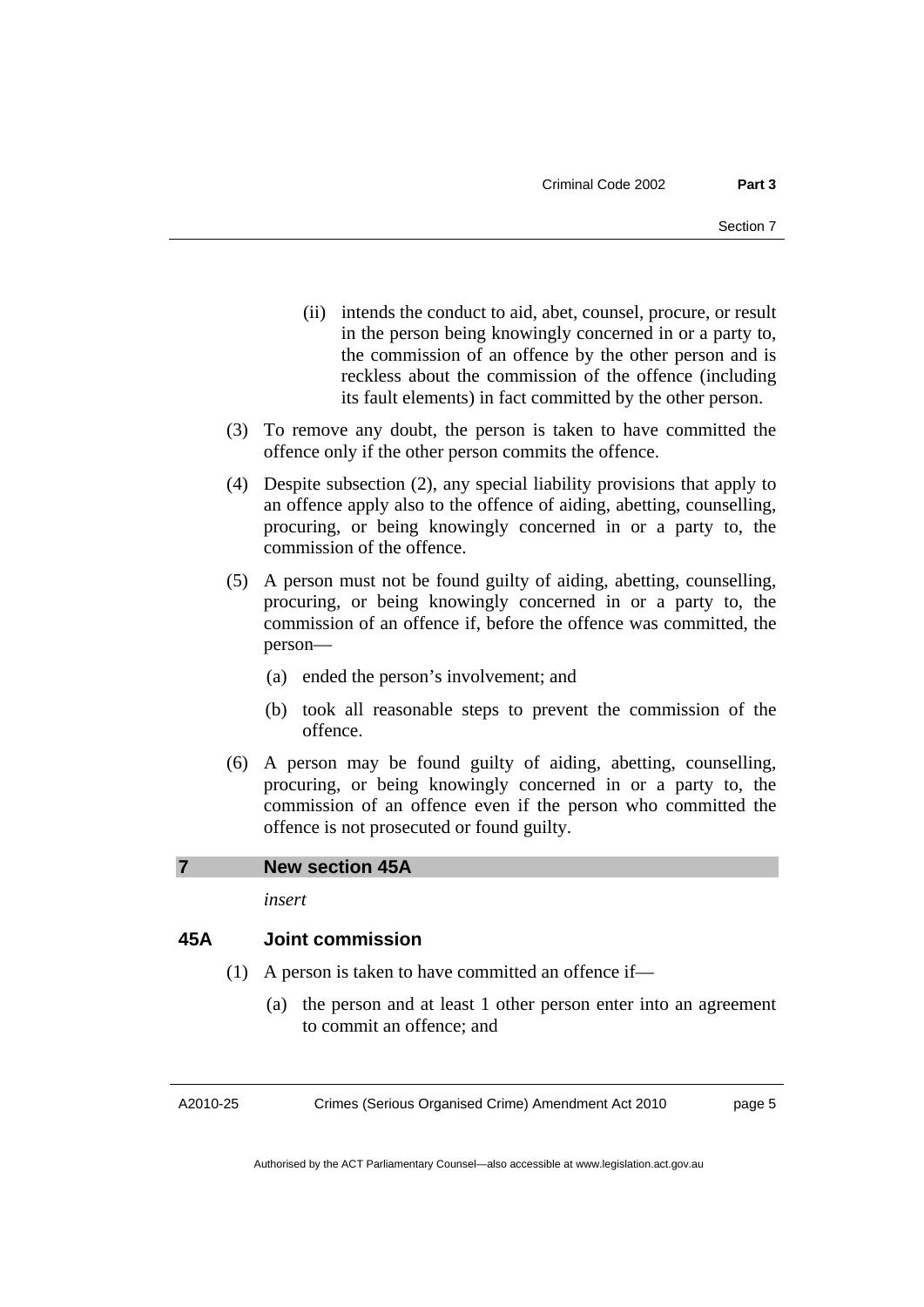- (b) either—
	- (i) an offence is committed in accordance with the agreement; or
	- (ii) an offence is committed in the course of carrying out the agreement.
- (2) For subsection (1) (b) (i), an offence is committed *in accordance with an agreement* if—
	- (a) the conduct of 1 or more parties in accordance with the agreement makes up the physical elements consisting of conduct of an offence (the *joint offence*) of the same type as the offence agreed to; and
	- (b) to the extent that a physical element of the joint offence consists of a result of conduct—the result arises from the conduct engaged in; and
	- (c) to the extent that a physical element of the joint offence consists of a circumstance—the conduct engaged in, or a result of the conduct engaged in, happens in the circumstance.
- (3) For subsection (1) (b) (ii), an offence is committed *in the course of carrying out an agreement* if a person is reckless about the commission of an offence (the *joint offence*) that another person in fact commits in the course of carrying out the agreement.
- (4) A person commits an offence because of this section only if the person and at least 1 other party to the agreement intend that an offence will be committed under the agreement.
- (5) An agreement—
	- (a) may consist of a non-verbal understanding; and
	- (b) may be entered into before, or at the same time as, the conduct making up any of the physical elements of the joint offence was engaged in.

page 6 Crimes (Serious Organised Crime) Amendment Act 2010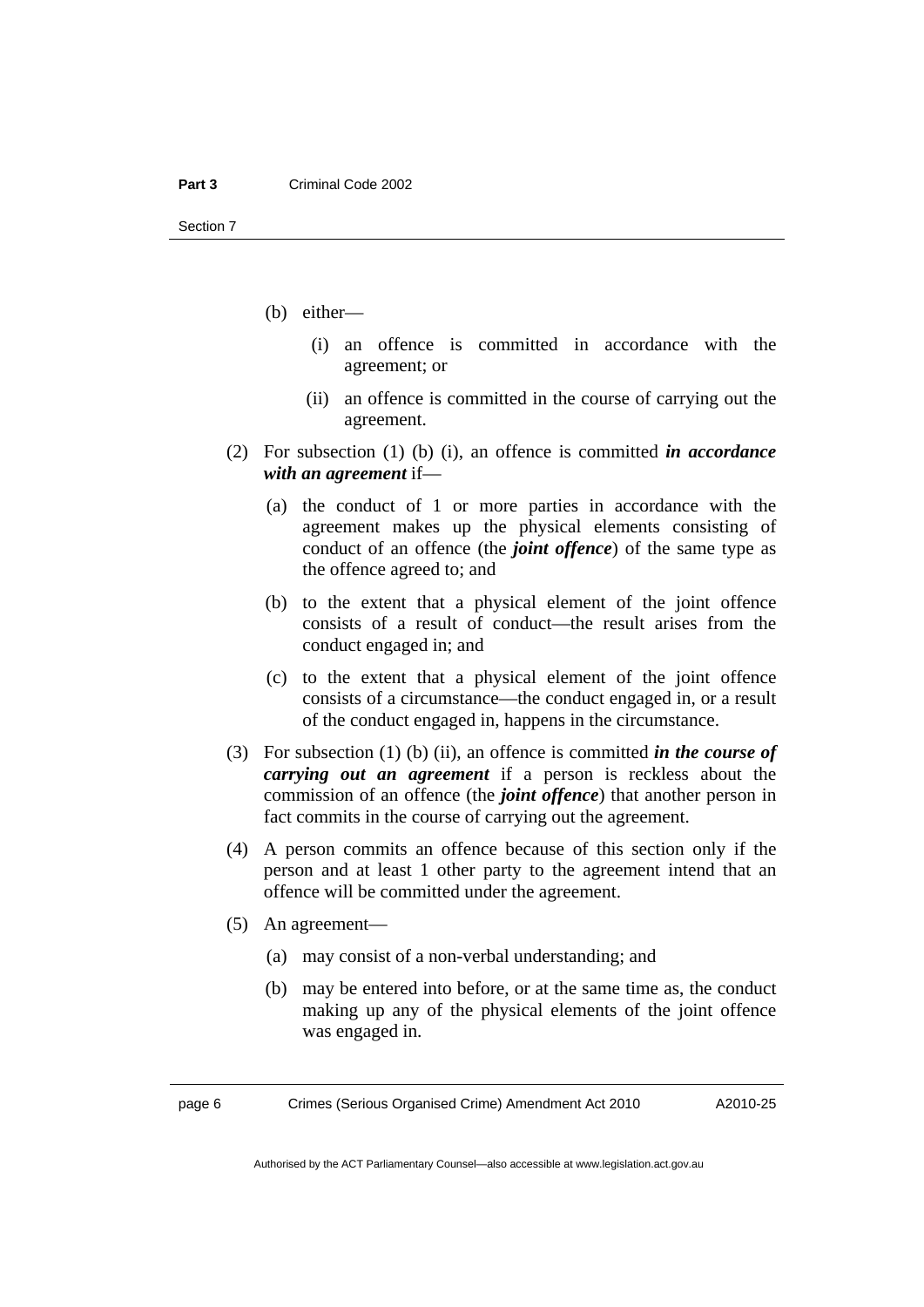- <span id="page-8-0"></span> (6) A person must not be found guilty of an offence because of this section if, before the conduct making up any of the physical elements of the joint offence concerned was engaged in, the person—
	- (a) ended the person's involvement; and
	- (b) took all reasonable steps to prevent the conduct from being engaged in.
- (7) A person may be found guilty of an offence because of this section even if—
	- (a) another party to the agreement is not prosecuted or found guilty; or
	- (b) the person was not present when any of the conduct making up the physical elements of the joint offence was engaged in.
- (8) Any special liability provisions that apply to the joint offence apply also for the purposes of deciding whether a person commits the offence because of the operation of this section.
- (9) To remove any doubt, if a person is taken to have committed an offence because of this section, the offence is punishable as if, apart from the operation of this section, the person had committed the offence.

# **8 Section 46 heading**

*substitute* 

# **46 Commission by proxy**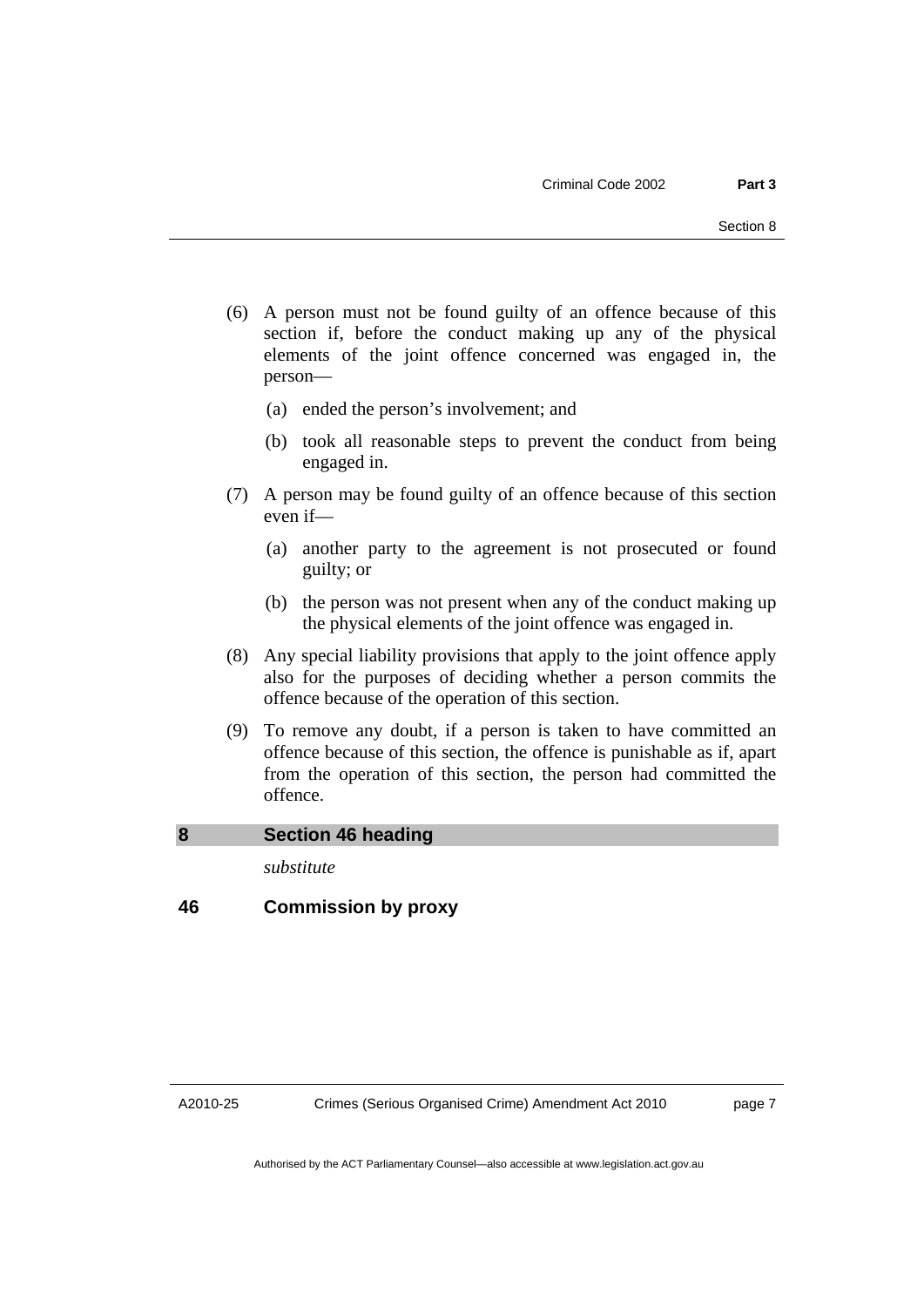#### <span id="page-9-0"></span>**Part 3** Criminal Code 2002

Section 9

#### **9 New chapter 6A**

*insert* 

# **Chapter 6A Participation in criminal groups**

# **650 Meaning of** *criminal activity***—ch 6A**

In this chapter:

*criminal activity* means conduct that constitutes an indictable offence.

# **651 Meaning of** *criminal group***—ch 6A**

(1) In this chapter:

*criminal group* means a group of 3 or more people who have either or both of the following objectives:

- (a) to obtain a material benefit from conduct engaged in in or outside the ACT (including outside Australia) that, if it occurred in the ACT, would constitute an indictable offence under a territory law;
- (b) to commit serious violence offences (whether in or outside the ACT).
- (2) A group of people can be a *criminal group* whether or not—
	- (a) any of them are subordinates or employees of others; or
	- (b) only some of the people involved in the group are involved in planning, organising or carrying out a particular activity; or
	- (c) its membership changes from time to time.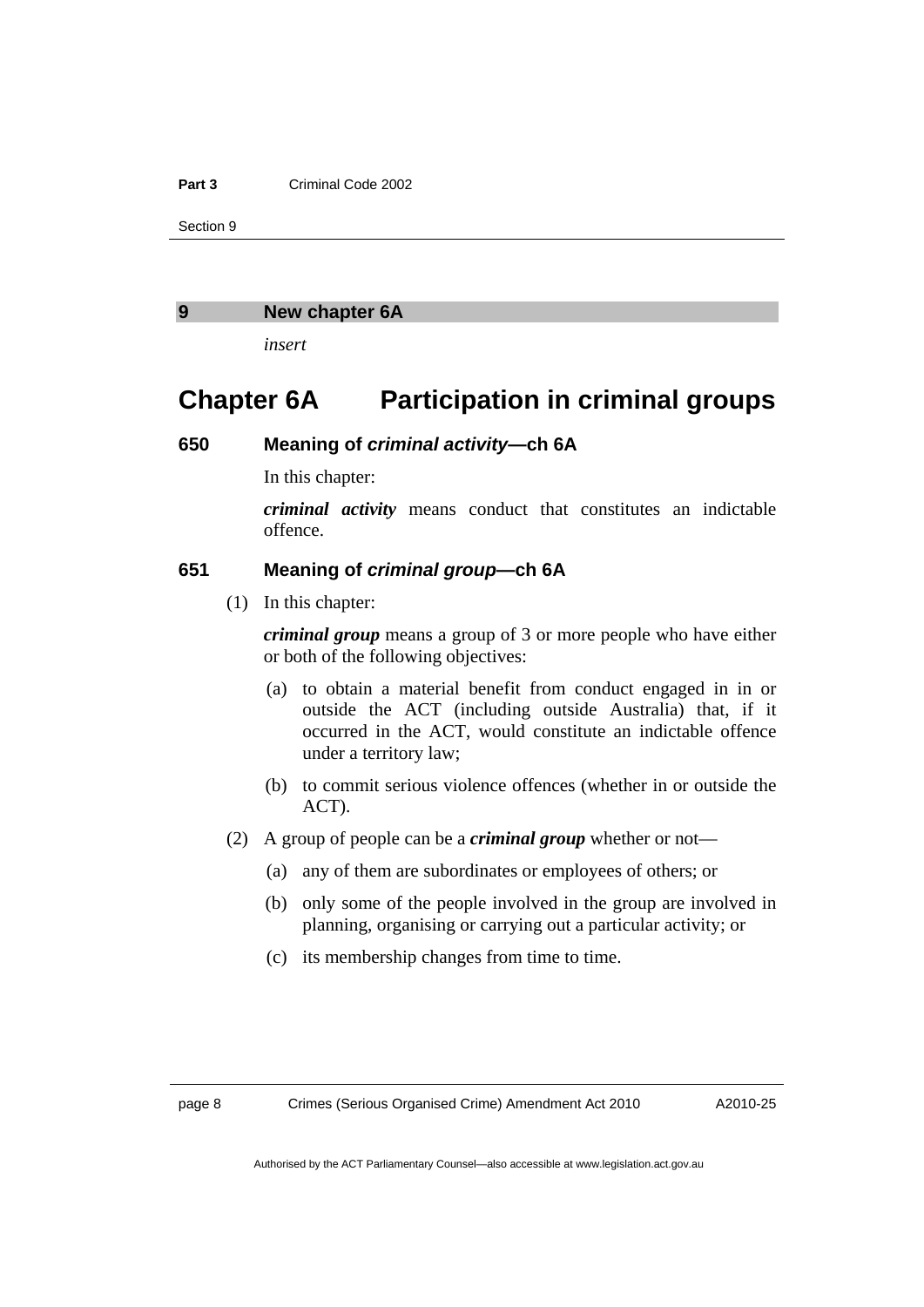(3) In this section:

# *serious violence offence—*an offence is a *serious violence offence* if—

- (a) it is punishable by imprisonment for a term of 5 years or more; and
- (b) the conduct constituting the offence involves any of the following:
	- (i) loss of a person's life or serious risk of loss of a person's life;
	- (ii) serious injury to a person or serious risk of serious injury to a person;
	- (iii) serious damage to property in circumstances endangering the safety of any person.

### **652 Participating in a criminal group**

A person commits an offence if the person—

- (a) participates in a criminal group; and
- (b) knows that the group is a criminal group; and
- (c) knows that, or was reckless about whether, the person's participation in the criminal group contributes to criminal activity.

Maximum penalty: imprisonment for 5 years.

# **653 Participating in a criminal group—causing harm**

- (1) A person commits an offence if the person—
	- (a) participates in, or intends to participate in, a criminal group; and

A2010-25

Crimes (Serious Organised Crime) Amendment Act 2010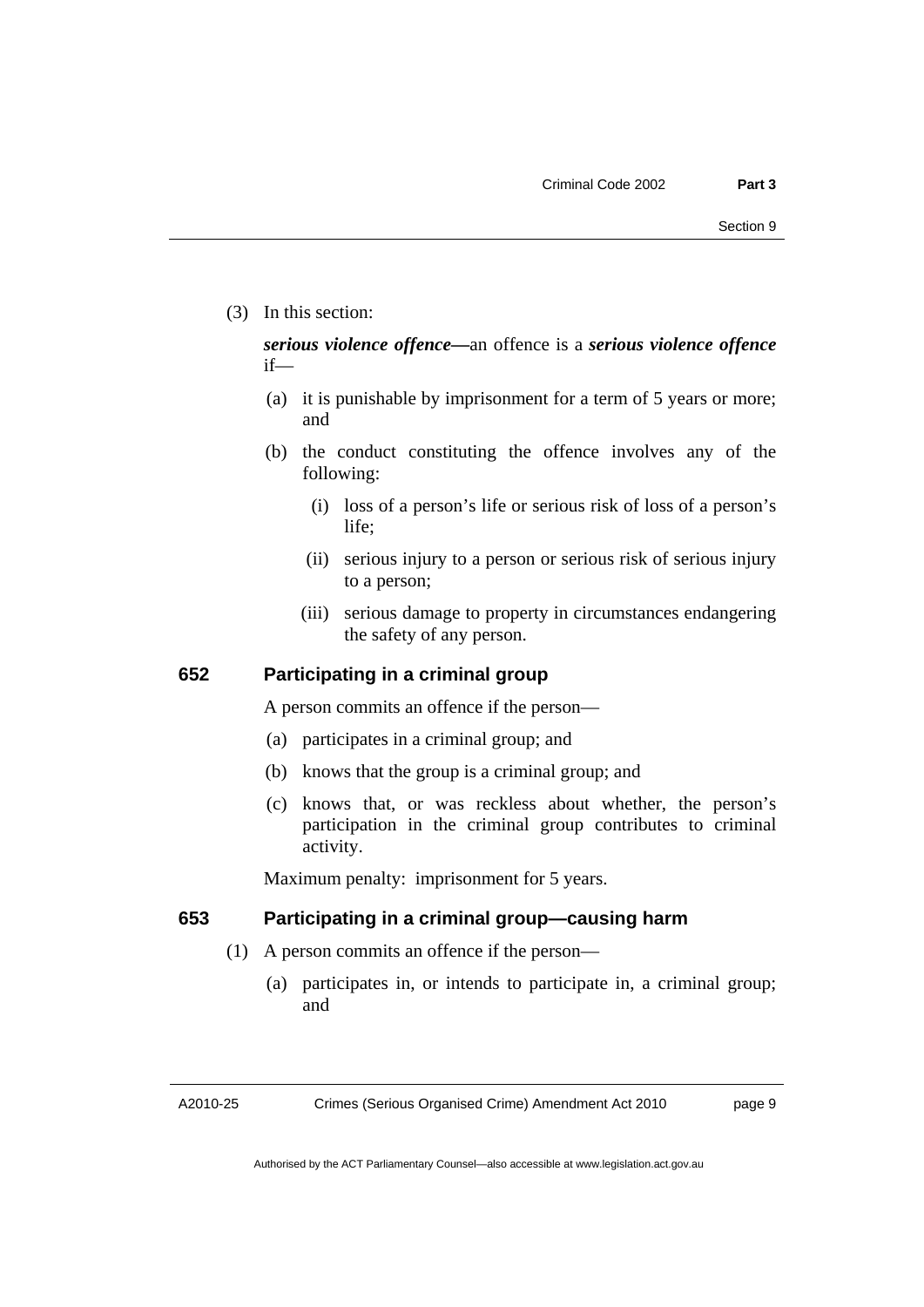Section 9

- (b) in the course of participating in, or intending to participate in, the criminal group, engages in conduct that causes harm to someone else; and
- (c) is reckless about causing harm to that person or another person by the conduct.

Maximum penalty: imprisonment for 10 years.

- *Note* The fault element of recklessness can be satisfied by proof of intention, knowledge or recklessness (see Criminal Code, s 20 (4)).
- (2) A person commits an offence if the person—
	- (a) participates in, or intends to participate in, a criminal group; and
	- (b) in the course of participating in, or intending to participate in, the criminal group, intentionally makes to someone else a threat to cause harm to the other person or a third person; and
	- (c) intends the other person to fear that the threat will be carried out.

Maximum penalty: imprisonment for 10 years.

# **654 Participating in a criminal group—property damage**

- (1) A person commits an offence if the person—
	- (a) participates in, or intends to participate in, a criminal group; and
	- (b) in the course of participating in, or intending to participate in, the criminal group, engages in conduct that causes damage to property belonging to someone else; and
	- (c) is reckless about causing, damage to that property or any other property belonging to the other person.

Maximum penalty: imprisonment for 10 years.

page 10 Crimes (Serious Organised Crime) Amendment Act 2010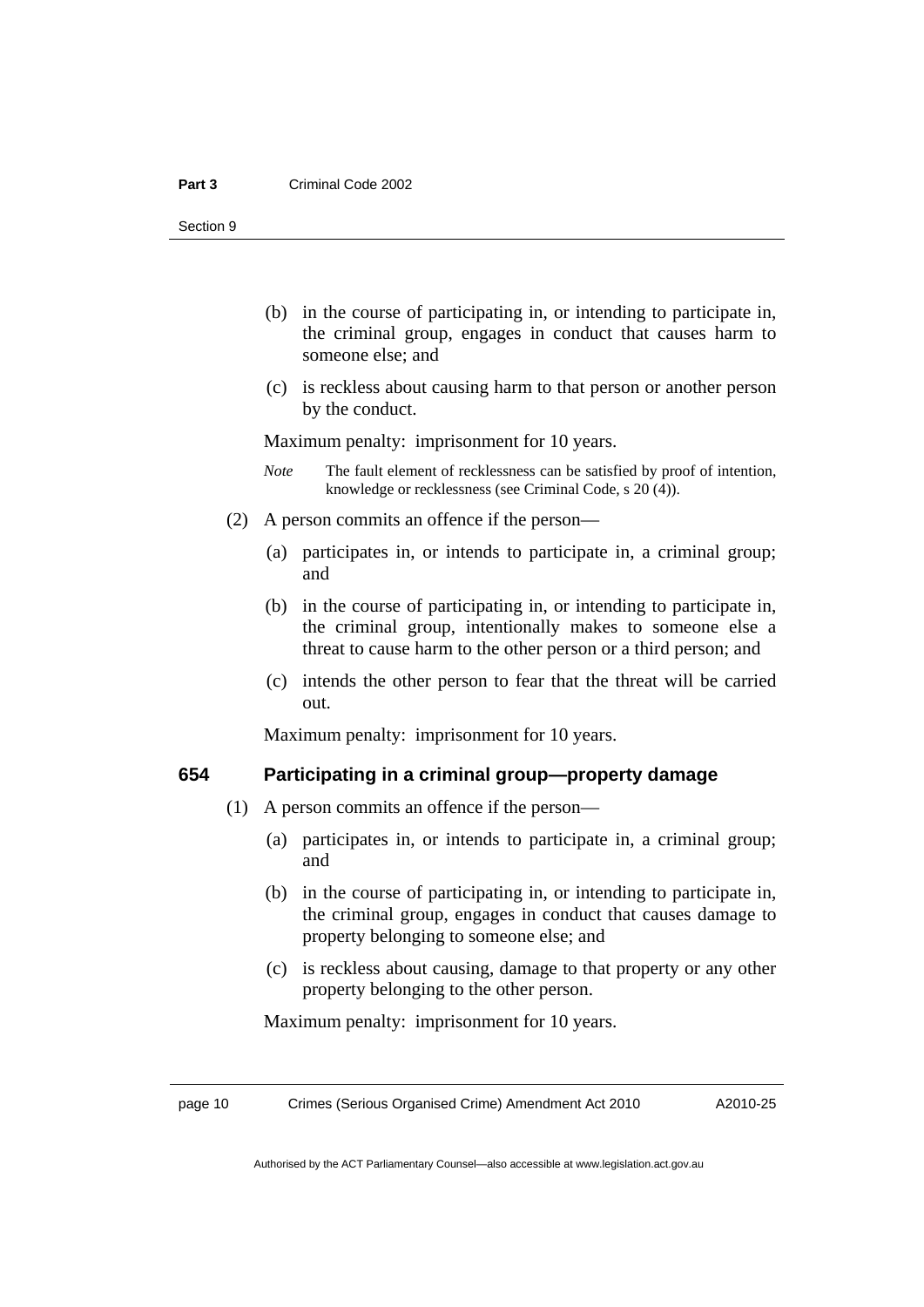- (2) A person commits an offence if the person—
	- (a) participates in, or intends to participate in, a criminal group; and
	- (b) in the course of participating in, or intending to participate in, the criminal group, intentionally makes to someone else a threat to damage property belonging to the other person or a third person; and
	- (c) intends the other person to fear that the threat will be carried out.

Maximum penalty: imprisonment for 10 years.

- (3) In the prosecution of an offence against subsection (2), it is not necessary to prove that the person threatened actually feared that the threat would be carried.
- (4) In this section:

*causes* damage or another result—see section 400 (Definitions pt 4.1).

*damage* property—see section 400 (Definitions—pt 4.1).

*property*—see section 400 (Definitions—pt 4.1).

*threat*—see section 402 (Meaning of *threat* for pt 4.1).

 (5) Section 401 (Person to whom property belongs) applies for the purposes of this section.

A2010-25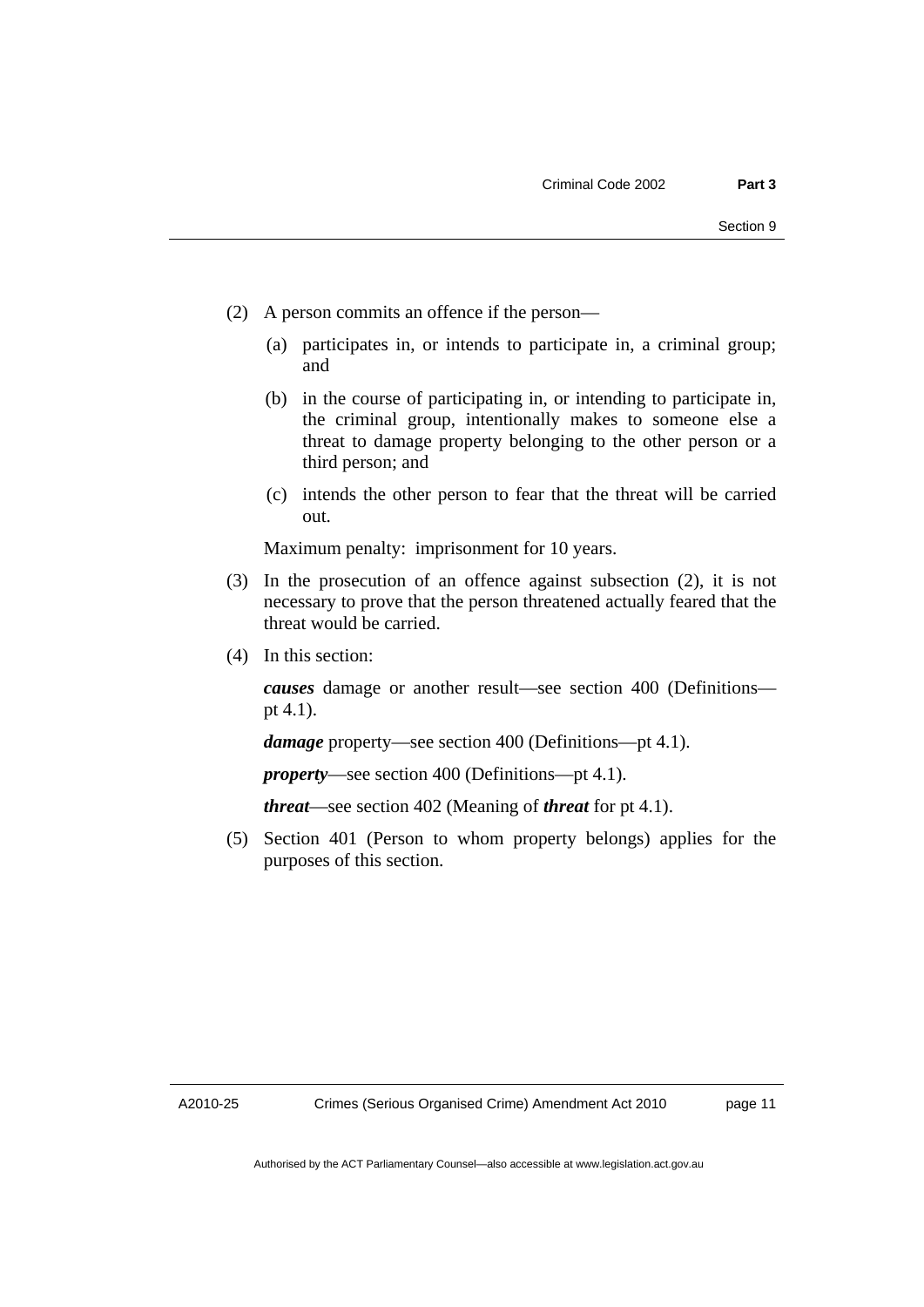#### <span id="page-13-0"></span>**Part 3** Criminal Code 2002

Section 10

### **655 Recruiting people to engage in criminal activity**

 (1) A person commits an offence if the person recruits someone else to carry out, or assist in carrying out, a criminal activity.

Maximum penalty: imprisonment for 7 years.

 (2) A person commits an offence if the person recruits a child to carry out, or assist in carrying out, a criminal activity.

Maximum penalty: imprisonment for 10 years.

(3) In this section:

*recruit* means counsel, procure, solicit, incite or induce.

#### **10 New section 709A**

*insert* 

# **709A Threatening etc participant in criminal investigation**

- (1) A person commits an offence if the person causes or threatens to cause a detriment to someone else with the intention that the other person or a third person will—
	- (a) not participate in a criminal investigation; or
	- (b) give false or misleading evidence in a criminal investigation; or
	- (c) withhold true evidence in a criminal investigation; or
	- (d) give a false or misleading interpretation as an interpreter in a criminal investigation; or
	- (e) improperly make a decision as a participant in a criminal investigation; or
	- (f) improperly influence a participant in a criminal investigation.

Maximum penalty: 500 penalty units, imprisonment for 5 years or both.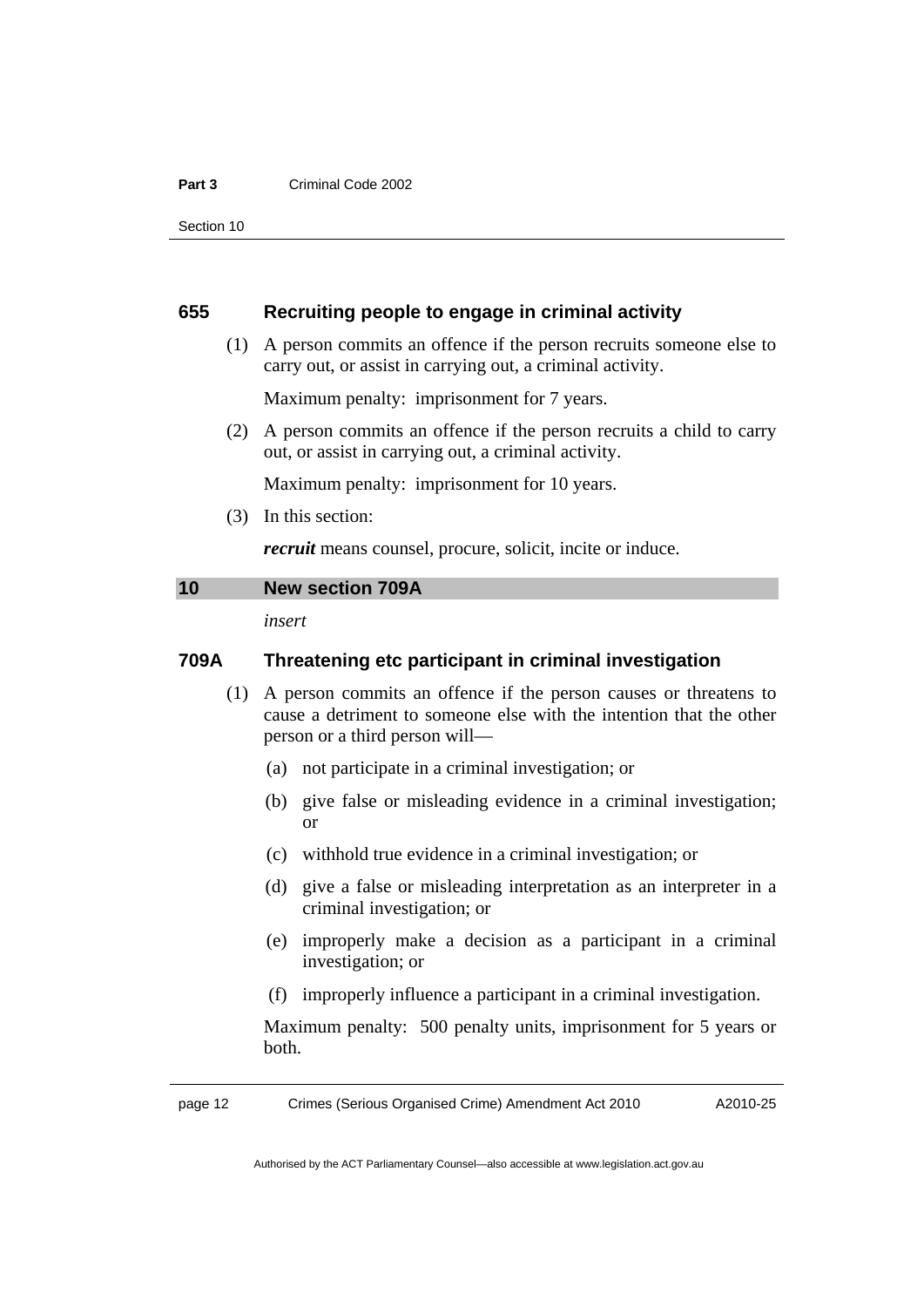<span id="page-14-0"></span> (2) In this section, a person *participates in a criminal investigation* if the person participates in the investigation as a witness, victim or legal practitioner or is otherwise assisting police with their inquiries.

### **11 Dictionary, note 2**

*insert* 

- indictable offence (see s 190)
- summary offence (see s 190)

# **12 Dictionary, new definitions**

*insert* 

*criminal activity*, for chapter 6A (Participation in criminal groups)—see section 650.

*criminal group*, for chapter 6A (Participation in criminal groups) see section 651.

A2010-25